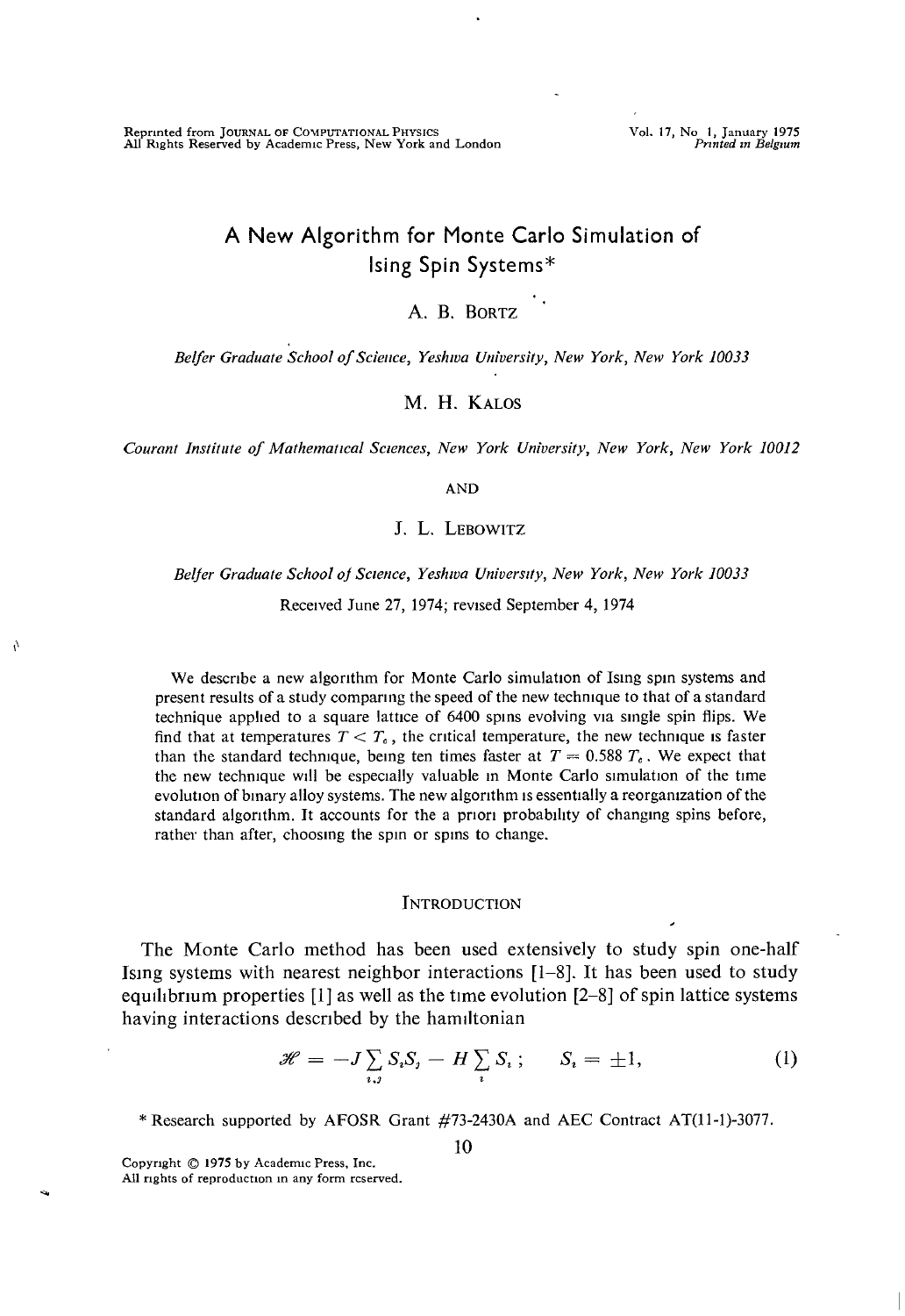where the summation indices refer to sites on a  $d$ -dimensional lattice (usually with toroidal boundary conditions) and the first summation is restricted to nearest neighbor spins. New configurations of the lattice are generated from an initial configuration by reversing single spins (single spin flip studies [1-4]), or by interchanging pairs of unlike nearest neighbor spins (spin exchange studies [5-8]). Because a spin exchange leaves the number of up and down spins unchanged, it has been used to study binary alloys, identifying spin up with atomic species A and spin down with atomics species B.

The standard Monte Carlo algorithm generates a sequence of configurations as follows. (1) Given a configuration  $\mathscr{C}$ , the program selects at random with uniform probability a spin (or pair of nearest neighbor spins). (2) The program computes the probability *P* of reversing (interchanging) the spin(s) according to a thermodynamically reasonable formula. The formula reflects the fact that if the reversal (interchange) produces configuration  $\mathscr{C}'$ , the equilibrium ratio of the probability of  $\mathscr C'$  to the probability of  $\mathscr C$  is exp( $-\Delta E/kT$ ), where  $\Delta E$  is the energy of  $\mathscr C'$  less the energy of  $C$  and  $kT$  is Boltzmann's constant times the absolute temperature. (3) The program chooses at random a fraction *R* with uniform probability over the interval [0, 1]. (4) Then it performs the reversal (interchange) if  $R \leq P$ . In time evolution problems, *P* is usually computed as

$$
P = x/(1 + x); \qquad x = \exp(-\Delta E/kT). \tag{2}
$$

An attempted reversal (interchange) at any lattice site (pair) represents the same amount of time as an attempted reversal (interchange) at any other site (pair). The number of attempts can then be used as a measure of time. In equilibrium studies, *P* is usually computed [9] as

$$
P = \begin{cases} 1, & \text{if } \Delta E \le 0, \\ \exp(-\Delta E/kT), & \text{otherwise,} \end{cases}
$$
 (3)

speeding up the program by eliminating step (3) if  $\Delta E \leq 0$  and increasing the probability of generating a new configuration at the expense of losing the time variable. Both (2) and (3) describe a Markov process whose stationary state is the equilibrium distribution with fixed magnetic field (magnetization).

When the system is in or near equilibrium or some metastable state, the rate of generating new configurations using the standard algorithm becomes quite slow, since P is then usually very small. In ferromagnetic  $(J > 0)$  spin exchange problems, the rate of generating new configurations is even slower, since it becomes very unlikely that a pair of nearest neighbors, selected at random, will be different. Thus the usefulness of the standard algorithm is limited by the low probability of generating new configurations.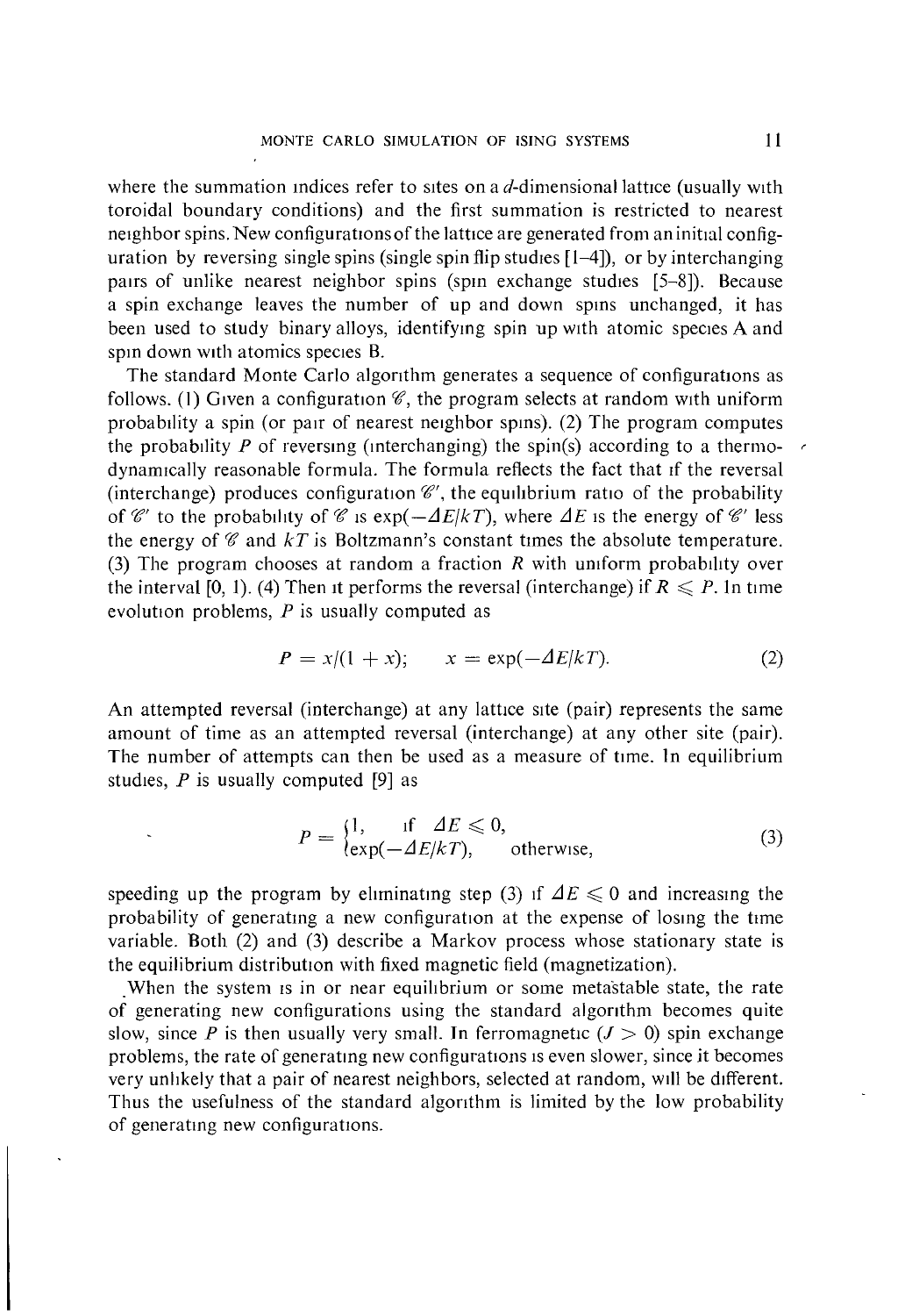We describe here an algorithm which generates a new configuration with every choice of spin (neighbors) without changing the behavior of the process described by (2). It does so by accounting for the a priori probability of reversal (interchange) before, rather than after, choosing the site (pair) to change. In that sense it is a reorganization of the standard algorithm. Primarily because of extra bookkeeping, the computation time to generate a new configuration using this algorithm is longer than the computation time to attempt a new configuration using the standard algorithm. However, in situations in which the standard algorithm usually rejects the test configuration, the algorithm we present here generates new configurations much faster.

## *The n-Fold Way*

The new algorithm, hereafter called the  $n$ -fold way, is based on the fact that there is a small number *n* of classes of sites (neighbor pairs) classifying sites (pairs) by their probability of reversal (interchange). For example, in the single spin flip square lattice with periodic boundary conditions there are only, ten classes of sites, and we can number them as shown in Table I. The standard algorithm, as noted above, chooses among all sites (nearest neighbor pairs) with equal probability, determines that the selected site (pair) is of class *i* by scanning its neighbors, and finally decides whether to flip (interchange) by finding  $P$ , usually from a table of

| Class          | Spin | Number of spin up<br>nearest neighbors |
|----------------|------|----------------------------------------|
| 1              | Up   | 4                                      |
| $\overline{2}$ | Up   | 3                                      |
| 3              | Up   | 2                                      |
| 4              | Up   | 1                                      |
| 5              | Up   | 0                                      |
| 6              | Down | 4                                      |
| 7              | Down | 3                                      |
| 8              | Down | $\overline{2}$                         |
| 9              | Down | 1                                      |
| 10             | Down | O                                      |

TABLE I

Classifications of Spins in the Ten-Fold Way"

"Lattice' square, Method: single spin flip, Periodic Boundary Conditions.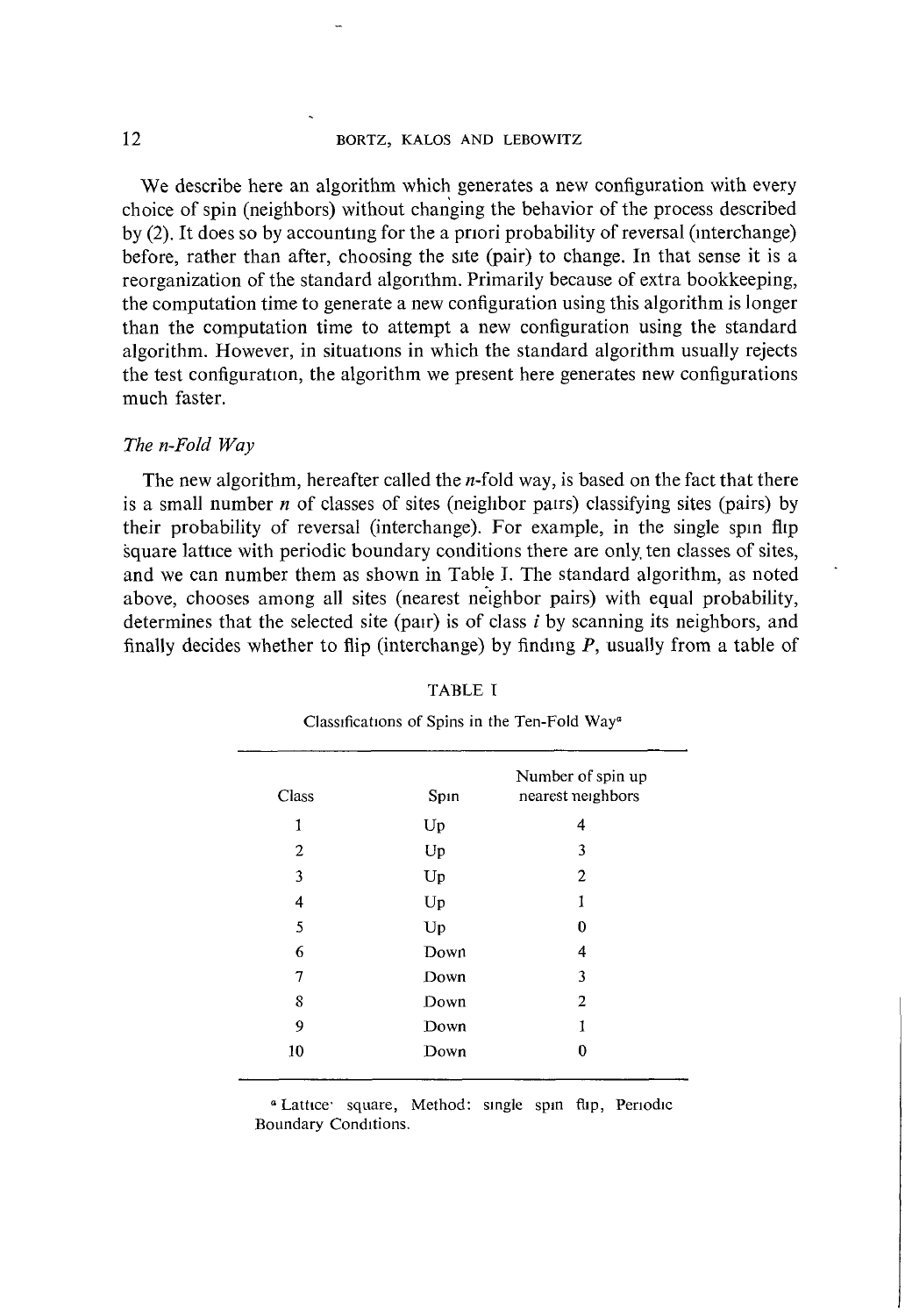values  $P_t$ , and comparing it with a random fraction R. The *n*-fold way chooses among all sites (pairs) with a probability which is weighted in such a way that the probability of choosing a given site (pair) is proportional to its probability of flipping (interchanging). Thus once a site (pair) is selected, the flipping (interchanging) can be immediately performed.

The details of the  $n$ -fold way can be understood from the discussion that follows, a description of a test of the ten-fold way of Table I and the results of that test

## *The Ten-Fold Way*

We tested the ten-fold way (on a lattice of 80  $\times$  80 spins) because many of the equilibrium properties of the (infinite) square Ismg lattice, including the critical temperature  $T<sub>c</sub>$ , are well known [10]. We describe the ten-fold way program in detail. Extensions to spin exchange models are obvious, but not trivial. Extensions to other lattices evolving via single spin flips are obvious and trivial.

The program was written for a CDC 6600 computer in Fortran Extended (FTN) language. An array LOC(6400) is partitioned into ten classes with moveable partitions The value of an element of LOC specifies a spin's location in the 80  $\times$  80 square. Its index and the partition keep track of the classes of the spins as follows. Let  $n_i$  be the number of spins in class i and let  $m_i$  be the number of spins whose class number is less than *i*. Then LOC( $m<sub>i</sub> + 1$ ) through LOC( $m<sub>i+1</sub>$ ) contains the spins of class *i* (i.e, the partition is the  $m_i$ 's and  $n_i = m_{i+1} - m_i$ ). A second array LOOK(6400) is required in order to find the address in LOG and the class of a spin, given its position in the lattice. The position determines the index of an element of LOOK. The value of that element is equal to the address of the spin in LOG plus  $2^{20}$  times the class of the spin. Thus the *n*-fold way requires an approximate doubling of core required for program variables (or tripling if one chooses to use two arrays, one for address in LOG and one for class, instead of packing the array LOOK).

Each spin flip requires the following calculations. First we calculate the ten numbers,

$$
Q_i = \sum_{j=1}^i n_j P_j; \qquad i = 1, 2, ..., 10,
$$
 (4)

which change after each flip and therefore explicitly depend on time. Then we choose a random number R with uniform probability in the interval  $[0, Q_{10})$ . By letting the class of the selected spin be defined by i such that  $Q_{t-1} \le R < Q_t$  $(Q_0 \equiv 0)$ , we choose a spin in class *i* with probability  $n_i P_i/Q_{10}$ . We then choose a random integer  $l_i$  with uniform probability in the interval  $[1, m_i]$  to find LCH, the particular spin to flip. Therefore the a priori probability of a given spin being chosen as LCH is  $P_1/Q_{10}$  which is proportional to  $P_1$ , its probability of flipping. The location in the lattice of LCH is stored in LOC  $(m_i + l_i)$ .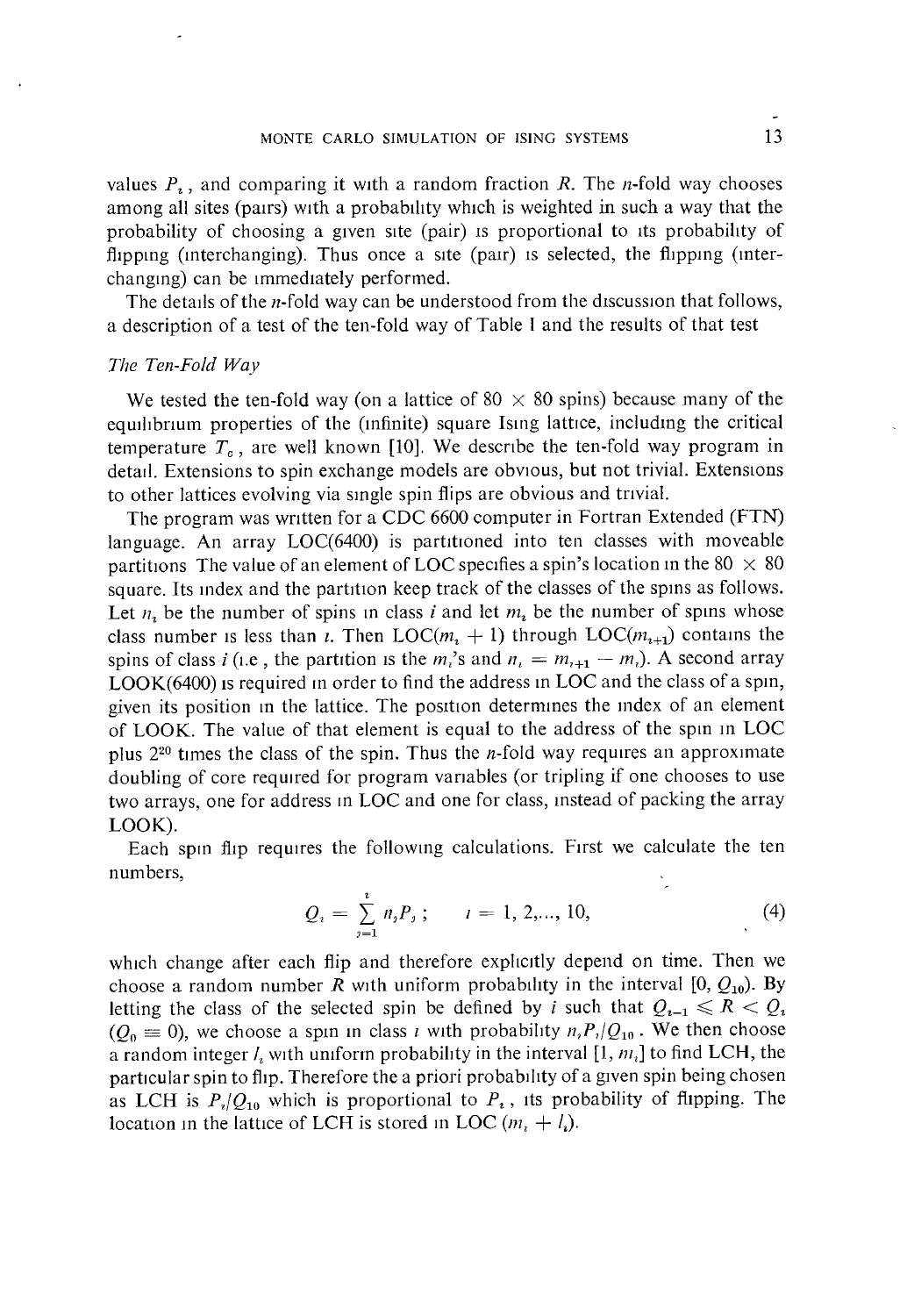To flip LCH, we rearrange LOG and its partitions in a relatively simple way, changing the class of LCH by  $+5$  without changing the class of any other spins. But flipping LCH also changes the classes of its four nearest neighbors by  $\pm 1$ . To find the neighbors' locations in LOC and their class (without checking against the partition of LOC, a time-consuming operation), we must look in LOOK. Once we find the neighbors in LOC, we change their classes by four more simple rearrangements of LOC. Whenever we rearrange LOC, we also make the corresponding changes in LOOK to preserve proper crossreferencing between the two arrays. The rearrangement of LOC can be made considerably simpler if we use a larger LOC array. We chose the size of LOC as we did in anticipation of memory limitations in three-dimensional simulations or in spin exchange simulations, both of which require a larger pair of arrays. (To have a reasonable crystal size in three dimensions, more lattice sites are needed. In spin exchange simulations, the  $n$ -fold way requires two arrays of pairs of neighbors, and there are twice as many pairs as spins in a square lattice, three times as many in a simple cubic.)

We increment the time variable *t* as follows.  $Q_{10}$  is the number of spins times the average probability that an attempt will produce a flip, given configuration *<sup>&</sup>lt;S.* At each flip, the time is incremented by a stochastic variable  $\Delta t$  whose expectation value is proportional to  $Q_{10}^{-1}$ . Thus *t* is proportional to the number of attempts per site. We choose

$$
\varDelta t = -(\tau/\mathcal{Q}_{10}) \ln R, \tag{5}
$$

where *R* is a random fraction This choice reflects properly the distribution of time intervals between flips, for a reasonable physical model. In that model, discussed in Appendix B, the cumulative time  $t$  is approximately proportional to real time.

## RESULTS

To discover circumstances under which the  $n$ -fold way is superior to the standard algorithm, we wrote a program for the standard algorithm which paralleled the ten-fold way program, using the same programming economies wherever possible. Using the same starting condition, we evolved both programs to steady state. We compared central processor time to produce all the flips needed to reach steady state in the two programs. We also calculated the ratio of times to produce a flip in steady state. The results are presented in Table II.

In zero magnetic field, the two programs perform about equally well at *Tc,* but as temperature decreases, the ten-fold way becomes markedly faster, being ten times as fast as the standard algorithm when  $T/T_c = 0.588$ . In nonzero field, the ten-fold way is even better. Almost certainly, previous authors [2-6] modified the standard algorithm using programming techniques which increased its speed without changing its basic structure. We could undoubtedly do the same to our ten-fold way program. Thus Table II should be regarded as simply illustrative.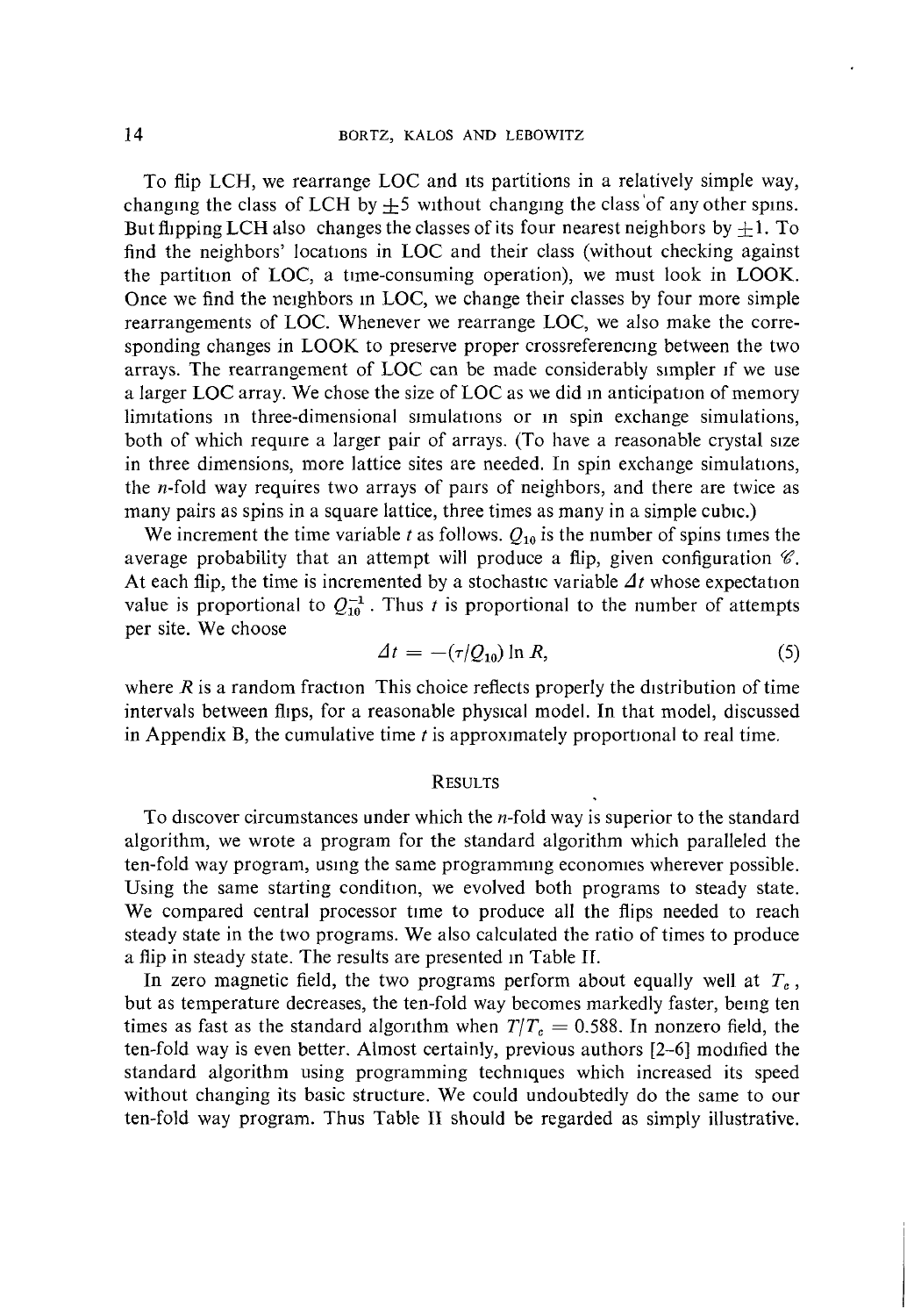| Comparison of Two Algorithms: Standard and Ten-fold Way |
|---------------------------------------------------------|
|                                                         |
|                                                         |
|                                                         |
|                                                         |

Time ratio in Time ratio in .<br>∶ם  $23 \times 10^7$  $1.1 \times 10^7$  $3.0 \times 10^5$ Tries Approach to steady state Appioach to steady state  $3.0 \times 10<sup>4</sup>$  $2.3 \times 10^{5}$  $2.0 \times 10^{6}$ Flips Ten-fold Way Ten-fold Way Calculation time (sec) Calculation time (sec) 13.0 782 92 Standard 19.0 1480 700 Inital<br>configuration configuration Random Random Random *2H/kT*  $\circ$  $\circ$ 3.0 2.0 20

#### MONTE CARL O SIMULATIO N OF ISIN G SYSTEMS

15

*TIT.* 0588 0.881 0881 0.881 0950 1 000 1.000 1 000 1.000 1 000 1.100 1.100 *4J/kT* 2.0 1.856 1.763 1.763 1.763 1.763 1.763 1.602 1.602 0.2 0.2  $\circ$  $\circ$  $\circ$ 0.1763 0 1763 0.1763  $\circ$ 0.1602 All down Random Random All up Random All up All down Random Random 720 553 405 16.5 25 256 493 13.8 J6.1 465 415 417 12.3 21 1.75 41 4 21.3 19.6  $1.1 \times 10^5$  $1.0 \times 10^6$  $1.0 \times 10^6$  $3.0 \times 10^4$  $5.0 \times 1$  $\tilde{D}^4$  $2.5 \times 10^3$  $1.0 \times 10^5$  $5.0 \times 10^4$  $4.5 \times 10^{4}$  $1.0 \times 10^{\rm s}$  $86 \times 10^{6}$  $6.2 \times 10^6$  $2.6 \times 10^5$  $3.9 \times 10^5$  $36 \times 10$ <sup>1</sup>  $73 \times 10^5$  $2.0 \times 10^5$  $24 \times 10^{6}$ steady state<br>(standard/ten-fold) (standard/ten-fold) 2 5 3.6 3.6  $\frac{4}{1}$ 1.0 1.1 1.8 • 20 2.1 0.73 1.2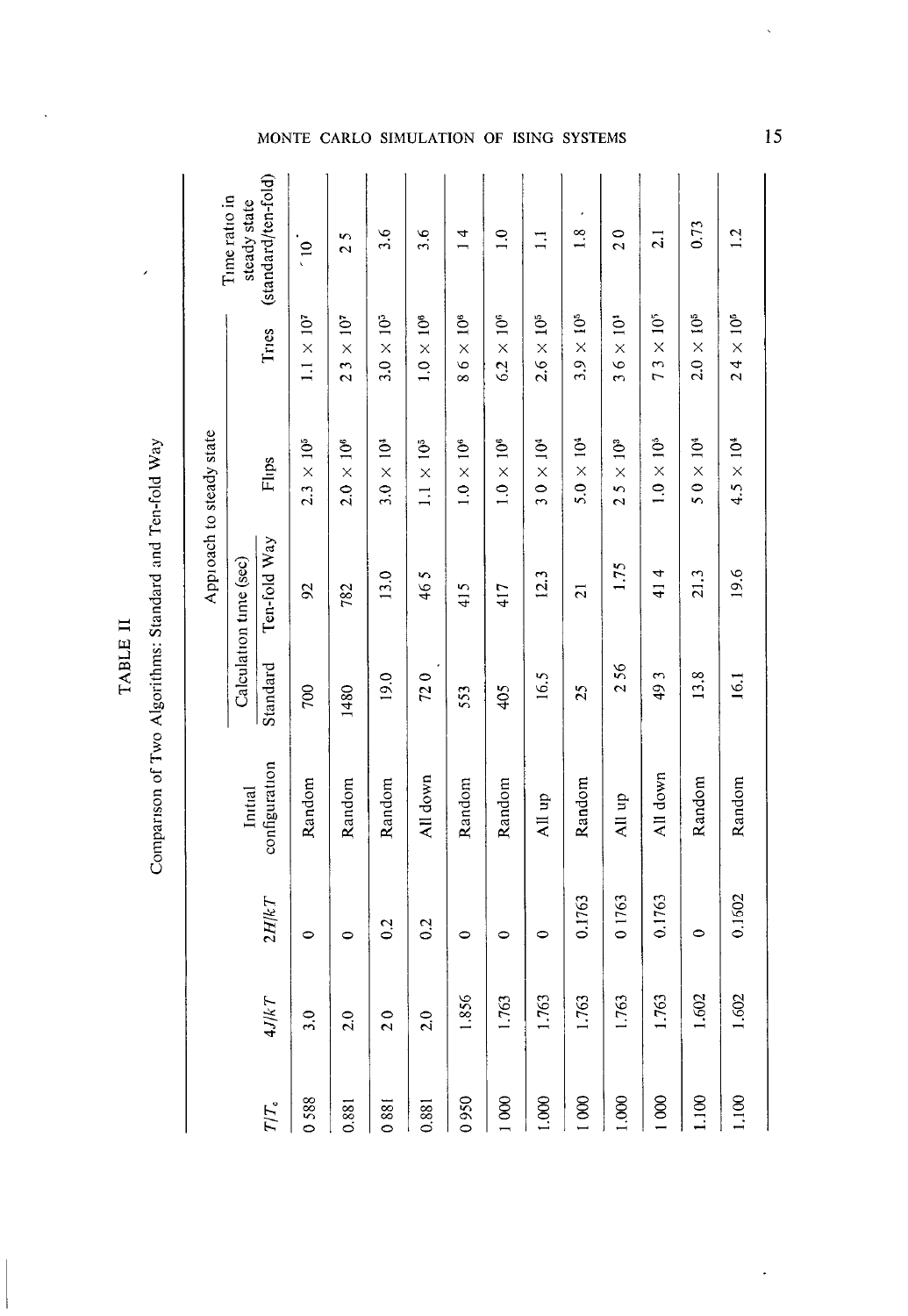It illuminates the value of the novel organization of the  $n$ -fold way algorithm. From Table II, it is clear that even allowing for differences in programming technique, there are many situations in which the ten-fold way is definitely superior to the standard algorithm in terms of central processor time.

# *Extending the n-Fold Way*

For ferromagnetic spin exchange studies, the n-fold way would certainly be a great improvement over the standard algorithm under most conditions. Since clustering of like spins occurs quickly, the standard algorithm would quickly waste a lot of time choosing like neighbors. Furthermore, even when an unlike pair is found, the energy change can be greater than in single spin-flip simulations (e.g., in the square lattice, there are six neighbor bonds that change in a spin exchange, but only four in a spin flip). Thus the probability of interchanging can be much less than the probability of flipping.

We expect the system to tend to a state in which the classes with the smallest probabilities of interchanging have the most pairs, especially at low temperatures. This expectation is confirmed by a previous study [7].  $P_{\text{min}}$ , the smallest probability of interchanging, therefore influences  $\bar{P}$ , the average probability of interchanging more than any other  $P_i$  does. Since  $P_{\text{min}}$  is smaller for interchanges than for flips, interchanges are, on the average, less likely than single spin flips at the same value of *JjkT.*

Based on the results presented in Table II and the above comments, we conclude that the  $n$ -fold way is a valuable alternate technique to the standard Monte Carlo algorithm for generating configurations of Ising spin systems. In many studies it may reduce computation time by an order of magnitude or more. It will be most valuable in studies involving the spin-exchange mechanism, with ferromagnetic interactions. Its value in single spin-flip models, although clearly demonstrated, is limited since the greatest interest in those models is near  $T = T_c$  where the standard technique appears to be as efficient as the more elaborate  $n$ -fold way.

It is interesting to contrast our algorithm with one proposed by Friedberg and Cameron [11] for the study of equilibrium Ising systems. Their method is a variant of the basic idea of Metropolis *et al.* [9] which generates the random spin flips in a way particularly well suited for modern digital computers. Our method was motivated primarily as a study of the time evolution of a system but it could be applied equally well at equilibrium. If so used it represents an entirely different approach which is or could be made complementary. Friedberg and Cameron stress carrying out the elementary operations in a very rapid way. We stress the need to emphasize sites likely to undergo transitions. But there is no reason why elements of both algorithms could not be combined.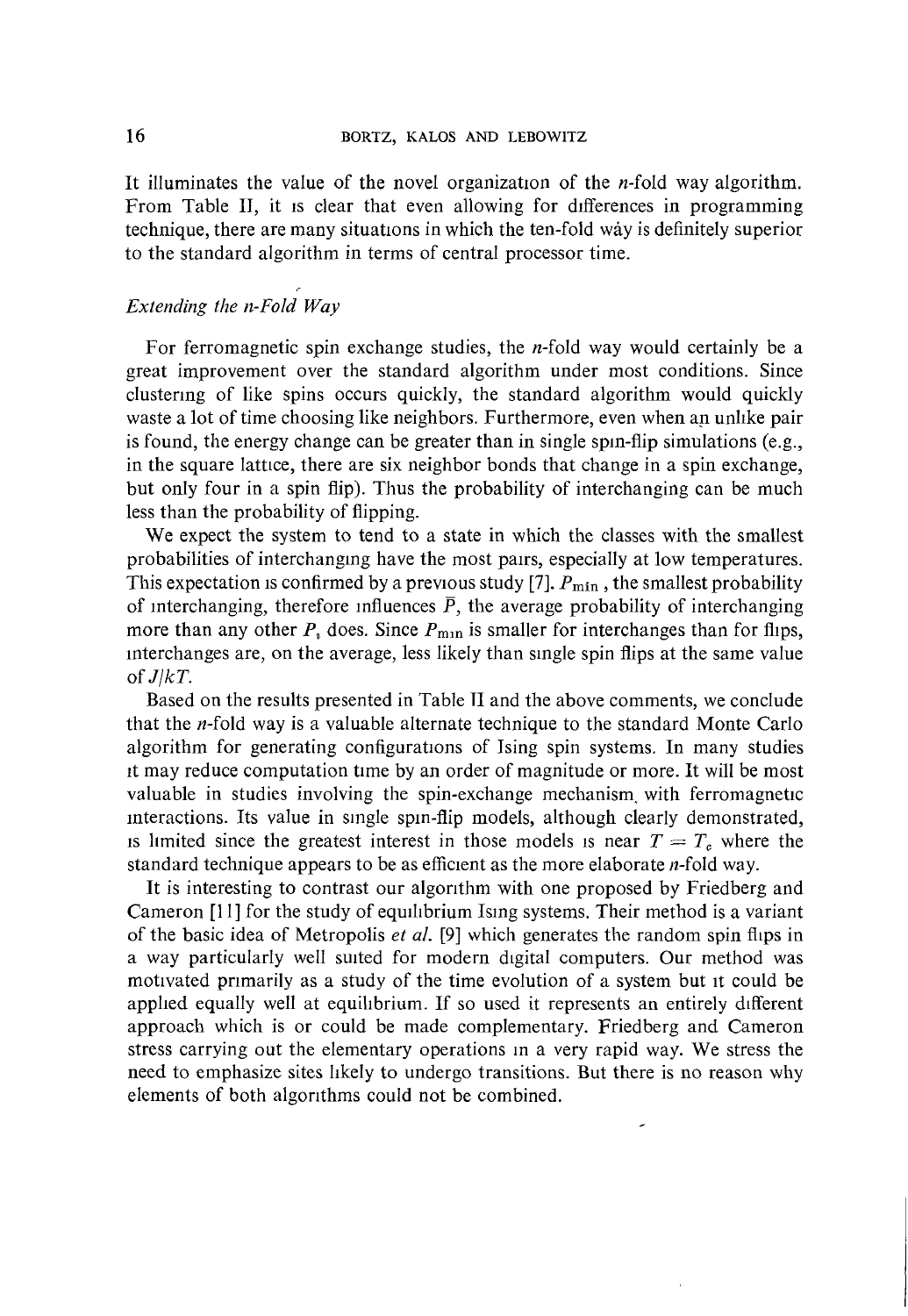# **MONTE CARLO SIMULATION OF ISING SYSTEMS 17**

# • APPENDIX A: AN INTERMEDIATE ALGORITHM

Previously we reported results of a Monte Carlo simulation of the time evolution of a two-dimensional binary alloy [7] The algorithm used there was intermediate between the standard algorithm and the seven-fold way for spin exchanges on a ferromagnetic square Ismg lattice. Using a redundant crossreferencing scheme (like the LOG/LOOK arrays), we selected an up spin *(A* atom) which had at least one down spin  $(B \text{ atom})$  neighbor; then we chose a neighbor at random. This made the spin exchange mechanism more like the single spin flip mechanism since each site chosen had a finite chance of being changed

But even with this improvement, the algorithm still suffered from unlikely interchanges. Data from that study indicates that at  $T/T_e = 0.588$ , a system with equal concentrations of *A* and *B* atoms (equivalent to zero magnetization) required, on the average, about 40 choices of a pair of neighbors for each interchange once substantial clustering was evident. (In fact, that was nearly all of the time, for starting from a random initial state, this 40:1 ratio was established after only  $3 \times 10^4$  interchanges in a study which ran to  $2 \times 10^6$  interchanges.) For each interchange, there were, on the average, 13.8 *AB* pairs found, and for each *AB* pair found there were on the average 2.9 like pairs found. Thus under those circumstances, the more complicated seven-fold way would have saved considerable computation time.

## APPENDIX B: COMPUTATION OF STOCHASTIC TIME VARIABLE

Suppose that our lattice system is immersed in a bath at fixed temperature *T.* Further suppose that this bath generates attempted flips randomly in space and time such that, on the average, there is one attempted flip per lattice site in time  $\tau$ . We expect  $\tau$  to depend on the temperature of the bath and the nature of the system, but only weakly on the state of the system. The probability of flipping a spin on a given random attempt is  $Q_{10}/N$ , where N is the number of lattice sites. Thus the probability of having a flip during the infinitesimal time interval *dt* is

$$
p \, dt = (Q_{10}|\tau) \, dt. \tag{6}
$$

We calculate the distribution of time intervals between flips by considering the probability that no flip occurs before time  $\Delta t$  has elapsed since the previous flip,  $P(\Delta t)$ 

The probability that no flip occurs before  $\Delta t + dt$  has elapsed since the previous flip,  $P(\Delta t + dt)$ , must be less than  $P(\Delta t)$  by dp, the probability that no flip occurs